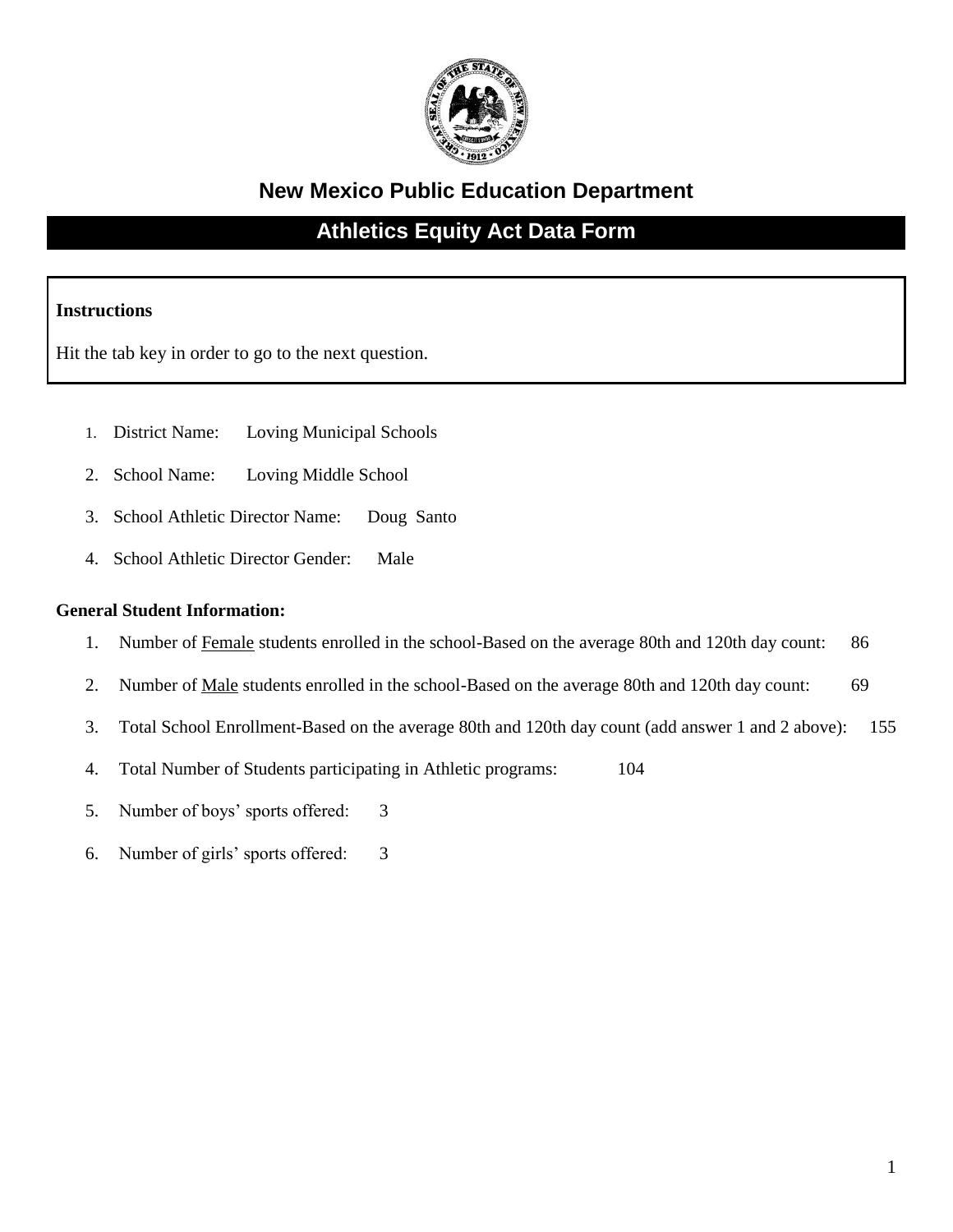# **Coaches Information**

| <b>List Athletic Team at</b><br><b>School</b> | <b>By team-List Coaches</b><br>and other team<br>personnel by Name | <b>Title for each</b><br>person listed | Gender<br>$(M \text{ or } F)$ | <b>Employment</b><br>status<br>(Full time-FT,<br>Part-time-PT,<br>Contractual-C or<br>Seasonal-S) | <b>Stipend</b><br>for<br>coaching<br>amount |
|-----------------------------------------------|--------------------------------------------------------------------|----------------------------------------|-------------------------------|---------------------------------------------------------------------------------------------------|---------------------------------------------|
| $7th$ & $8th$ Grade                           |                                                                    |                                        |                               |                                                                                                   |                                             |
| Volleyball                                    | <b>Bonnie Granado</b>                                              | Head Coach                             | $\mathbf{F}$                  | <b>FT</b>                                                                                         | 1236                                        |
|                                               | Crystal Calderon                                                   | <b>Assistant Coach</b>                 | $\overline{F}$                | $\overline{C}$                                                                                    | 927                                         |
| $7th$ & $8th$ Grade Football                  | Alfredo Chacon                                                     | Head Coach                             | M                             | <b>FT</b>                                                                                         | 1236                                        |
|                                               | Poli Hernandez                                                     | <b>Assistant Coach</b>                 | $\mathbf{M}$                  | $\mathsf{C}$                                                                                      | 927                                         |
| 7th $\&$ 8 <sup>th</sup> Grade Girls          |                                                                    |                                        |                               |                                                                                                   |                                             |
| <b>Basketball</b>                             | <b>Robert Franco</b>                                               | Head Coach                             | M                             | $\mathbf C$                                                                                       | 1236                                        |
|                                               | <b>Stacey Mortenson</b>                                            | <b>Assistant Coach</b>                 | $\overline{F}$                | $\overline{C}$                                                                                    | 927                                         |
| $7th$ Grade Boys                              |                                                                    |                                        |                               |                                                                                                   | 1236                                        |
| <b>Basketball</b>                             | Poli Hernandez                                                     | Head Coach                             | M                             | $\mathcal{C}$                                                                                     |                                             |
| $6th$ , $7th$ & $8th$ Grade Girls             | Alfredo Chacon                                                     | <b>Assistant Coach</b>                 | M                             | <b>FT</b>                                                                                         | 927                                         |
| & Boys Track & Field                          | Doug Santo                                                         | <b>Head Coach</b>                      | M                             | <b>FT</b>                                                                                         | 1030                                        |
|                                               | Crystal Calderon                                                   | <b>Assistant Coach</b>                 | $\overline{F}$                | $\overline{C}$                                                                                    | 687                                         |
|                                               | Robert Hernandez                                                   | <b>Assistant Coach</b>                 | $\mathbf{M}$                  | <b>FT</b>                                                                                         | 687                                         |
|                                               |                                                                    |                                        | $\mathbf{M}$                  |                                                                                                   |                                             |
|                                               | Apolonio Cordova                                                   | <b>Assistant Coach</b>                 |                               | <b>FT</b>                                                                                         | 687                                         |
|                                               | Joe Soliz                                                          | <b>Assistant Coach</b>                 | M                             | <b>FT</b>                                                                                         | 687                                         |
|                                               |                                                                    |                                        | $\mathbf{M}$                  | <b>FT</b>                                                                                         |                                             |
|                                               |                                                                    |                                        | M                             | <b>FT</b>                                                                                         |                                             |
|                                               |                                                                    |                                        | M                             | <b>FT</b>                                                                                         |                                             |
|                                               |                                                                    |                                        | M                             | <b>FT</b>                                                                                         |                                             |
|                                               |                                                                    |                                        | $\mathbf{M}$                  | <b>FT</b>                                                                                         |                                             |
|                                               |                                                                    |                                        | M                             | <b>FT</b>                                                                                         |                                             |
|                                               |                                                                    |                                        | M                             | <b>FT</b>                                                                                         |                                             |
|                                               |                                                                    |                                        | M                             | <b>FT</b>                                                                                         |                                             |
|                                               |                                                                    |                                        | M                             | <b>FT</b>                                                                                         |                                             |
|                                               |                                                                    |                                        | M                             | <b>FT</b>                                                                                         |                                             |
|                                               |                                                                    |                                        | M                             | FT                                                                                                |                                             |
|                                               |                                                                    |                                        | M                             | $\mathop{\rm FT}\nolimits$                                                                        |                                             |
|                                               |                                                                    |                                        | M                             | $\mathop{\rm FT}\nolimits$                                                                        |                                             |
|                                               |                                                                    |                                        | M                             | <b>FT</b>                                                                                         |                                             |
|                                               |                                                                    |                                        | M                             | $\mathop{\rm FT}\nolimits$                                                                        |                                             |
|                                               |                                                                    |                                        | M                             | <b>FT</b>                                                                                         |                                             |
|                                               |                                                                    |                                        | M                             | ${\rm FT}$                                                                                        |                                             |
|                                               |                                                                    |                                        | M                             | <b>FT</b>                                                                                         |                                             |
|                                               |                                                                    |                                        | M                             | $\mathop{\rm FT}\nolimits$                                                                        |                                             |
|                                               |                                                                    |                                        | M                             | <b>FT</b>                                                                                         |                                             |
|                                               |                                                                    |                                        | M                             | <b>FT</b>                                                                                         |                                             |
|                                               |                                                                    |                                        | M                             | <b>FT</b>                                                                                         |                                             |
|                                               |                                                                    |                                        | M                             | $\mathop{\rm FT}\nolimits$                                                                        |                                             |
|                                               |                                                                    |                                        | M                             | $\mathop{\rm FT}\nolimits$                                                                        |                                             |
|                                               |                                                                    |                                        |                               |                                                                                                   |                                             |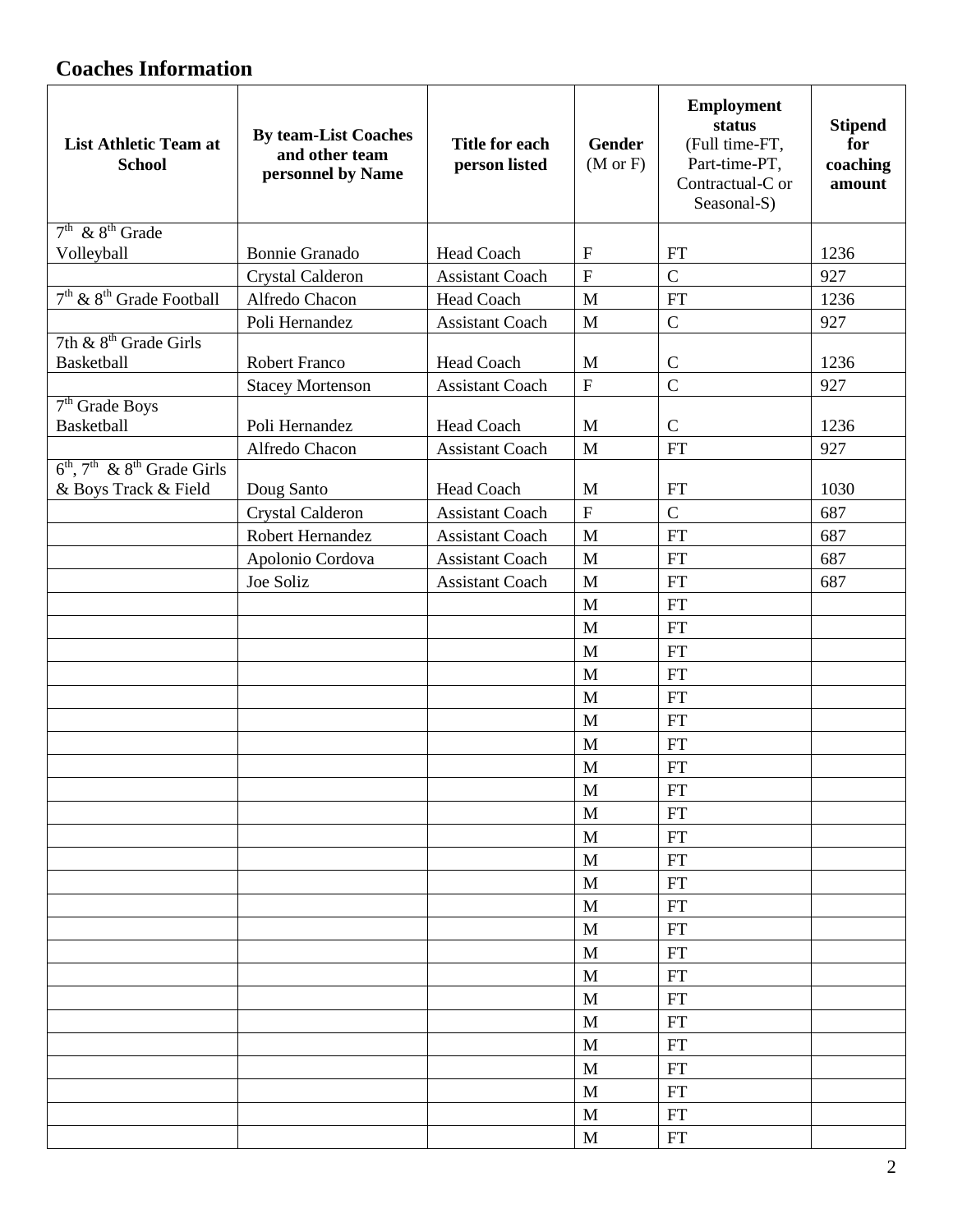| <b>List Athletic Team at</b><br><b>School</b> | <b>By team-List Coaches</b><br>and other team<br>personnel by Name | Title for each<br>person listed | <b>Gender</b><br>$(M \text{ or } F)$ | <b>Employment</b><br>status<br>(Full time-FT,<br>Part-time-PT,<br>Contractual-C or<br>Seasonal-S) | <b>Stipend</b><br>for<br>coaching<br>amount |
|-----------------------------------------------|--------------------------------------------------------------------|---------------------------------|--------------------------------------|---------------------------------------------------------------------------------------------------|---------------------------------------------|
|                                               |                                                                    |                                 | M                                    | FT                                                                                                |                                             |
|                                               |                                                                    |                                 | M                                    | <b>FT</b>                                                                                         |                                             |
|                                               |                                                                    |                                 | M                                    | FT                                                                                                |                                             |

## **Student Athlete Information**

| $\mathbf{1}$                                          | $\overline{2}$                        | $\overline{\mathbf{3}}$               | $\overline{4}$                                          | $\overline{5}$                                            | 6                                                                        |                                                                         | $\overline{7}$                                                                |
|-------------------------------------------------------|---------------------------------------|---------------------------------------|---------------------------------------------------------|-----------------------------------------------------------|--------------------------------------------------------------------------|-------------------------------------------------------------------------|-------------------------------------------------------------------------------|
| Name of Sport                                         | <b>Number</b><br>of<br><b>Coaches</b> | Number of<br>other Staff<br>for sport | <b>Number</b><br>of Male<br><b>Athletes</b><br>in sport | <b>Number</b><br>of Female<br><b>Athletes</b><br>in sport | <b>Total number of</b><br>athletes in sport<br>(add column 4<br>and $5)$ | <b>Coach to</b><br><b>Athlete Ratio</b><br>(column<br>$2$ :column $6$ ) | <b>Other Staff</b><br>to Athlete<br>Ratio<br>$\alpha$ lcolumn 3:<br>column 6) |
| 7th & 8th Grade<br>Volleyball                         | $\sqrt{2}$                            | $\boldsymbol{0}$                      | $\boldsymbol{0}$                                        | 27                                                        | 27                                                                       | 1:13.5                                                                  | $\boldsymbol{0}$                                                              |
| 7th & 8th Grade Football                              | $\sqrt{2}$                            | $\boldsymbol{0}$                      | 17                                                      | $\boldsymbol{0}$                                          | 17                                                                       | 1:8.5                                                                   | $\boldsymbol{0}$                                                              |
| 7th & 8th Grade Girls<br>Basketball                   | $\sqrt{2}$                            | $\boldsymbol{0}$                      | $\boldsymbol{0}$                                        | 24                                                        | 24                                                                       | 1:12                                                                    | $\boldsymbol{0}$                                                              |
| 7th Grade Boys<br>Basketball                          | $\boldsymbol{2}$                      | $\boldsymbol{0}$                      | 16                                                      | $\boldsymbol{0}$                                          | 16                                                                       | 1:8                                                                     | $\boldsymbol{0}$                                                              |
| 6th, 7th & 8th Grade<br>Girls & Boys Track &<br>Field | 5                                     | $\boldsymbol{0}$                      | 6                                                       | 14                                                        | 20                                                                       | 1:4                                                                     | $\boldsymbol{0}$                                                              |
|                                                       |                                       |                                       |                                                         |                                                           |                                                                          |                                                                         |                                                                               |
|                                                       |                                       |                                       |                                                         |                                                           |                                                                          |                                                                         |                                                                               |
|                                                       |                                       |                                       |                                                         |                                                           |                                                                          |                                                                         |                                                                               |
|                                                       |                                       |                                       |                                                         |                                                           |                                                                          |                                                                         |                                                                               |
|                                                       |                                       |                                       |                                                         |                                                           |                                                                          |                                                                         |                                                                               |
|                                                       |                                       |                                       |                                                         |                                                           |                                                                          |                                                                         |                                                                               |
|                                                       |                                       |                                       |                                                         |                                                           |                                                                          |                                                                         |                                                                               |
|                                                       |                                       |                                       |                                                         |                                                           |                                                                          |                                                                         |                                                                               |
|                                                       |                                       |                                       |                                                         |                                                           |                                                                          |                                                                         |                                                                               |
|                                                       |                                       |                                       |                                                         |                                                           |                                                                          |                                                                         |                                                                               |
|                                                       |                                       |                                       |                                                         |                                                           |                                                                          |                                                                         |                                                                               |
|                                                       |                                       |                                       |                                                         |                                                           |                                                                          |                                                                         |                                                                               |
|                                                       |                                       |                                       |                                                         |                                                           |                                                                          |                                                                         |                                                                               |
|                                                       |                                       |                                       |                                                         |                                                           |                                                                          |                                                                         |                                                                               |
|                                                       |                                       |                                       |                                                         |                                                           |                                                                          |                                                                         |                                                                               |
|                                                       |                                       |                                       |                                                         |                                                           |                                                                          |                                                                         |                                                                               |
|                                                       |                                       |                                       |                                                         |                                                           |                                                                          |                                                                         |                                                                               |
|                                                       |                                       |                                       |                                                         |                                                           |                                                                          |                                                                         |                                                                               |
|                                                       |                                       |                                       |                                                         |                                                           |                                                                          |                                                                         |                                                                               |
|                                                       |                                       |                                       |                                                         |                                                           |                                                                          |                                                                         |                                                                               |
|                                                       |                                       |                                       |                                                         |                                                           |                                                                          |                                                                         |                                                                               |